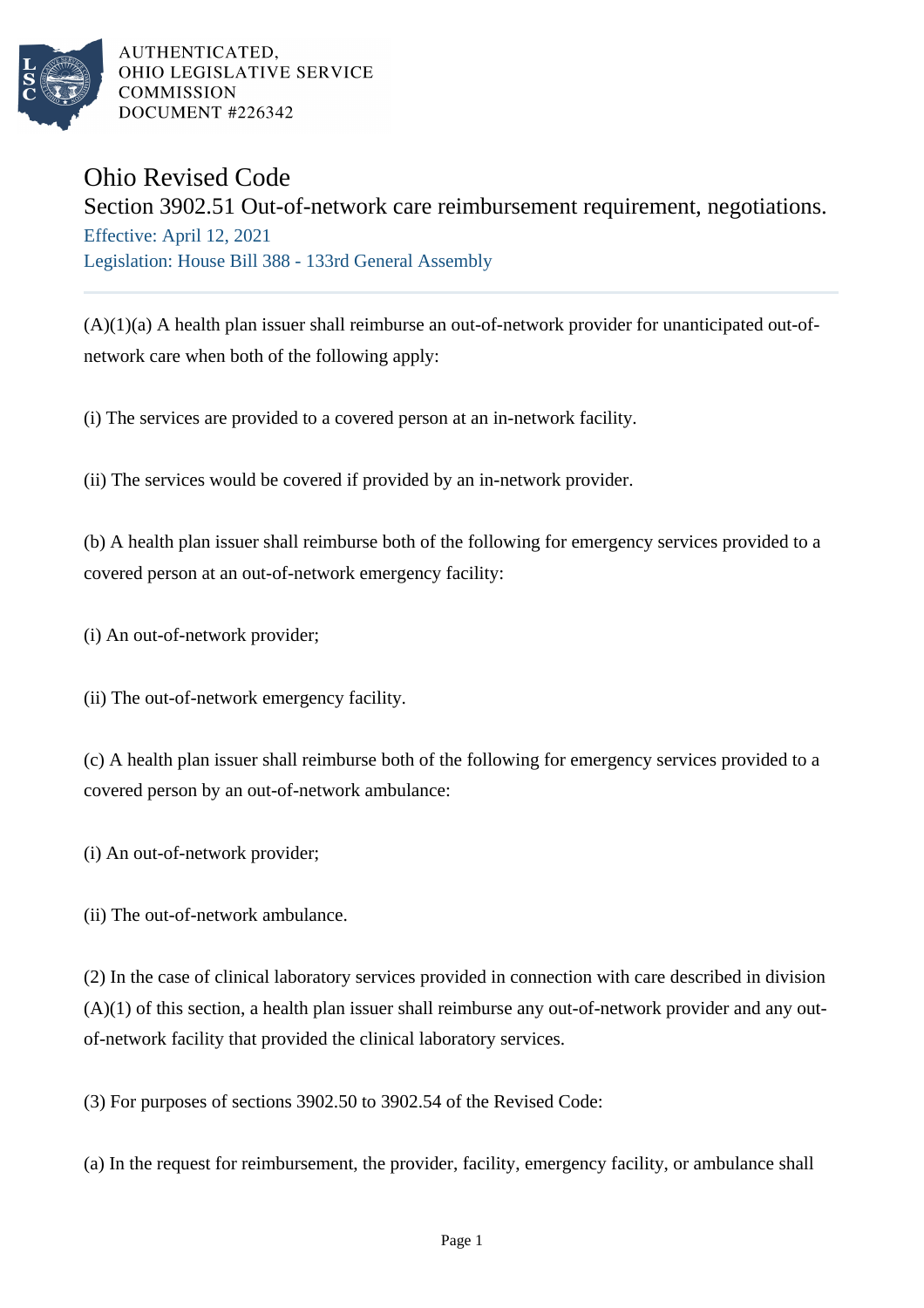

AUTHENTICATED. OHIO LEGISLATIVE SERVICE **COMMISSION** DOCUMENT #226342

include the proper billing code for the service for which reimbursement is requested.

(b) The health plan issuer shall send the provider, facility, emergency facility, or ambulance its intended reimbursement as described in division (B)(1) of this section.

(c) Within the period of time specified by the superintendent of insurance in rule, the provider, facility, emergency facility, or ambulance shall either notify the health plan issuer of its acceptance of the reimbursement or seek to negotiate reimbursement under division (B)(2) of this section. Failure to timely notify the issuer of an intent to negotiate shall be considered acceptance of the issuer's reimbursement.

(B)(1) Unless the provider, facility, emergency facility, or ambulance wishes to negotiate reimbursement under division (B)(2) of this section, the reimbursement required to be paid to the provider, facility, emergency facility, or ambulance under division (A) of this section shall be the greatest of the following amounts:

(a) The amount negotiated with in-network providers, facilities, emergency facilities, or ambulances for the service in question in that geographic region under that health benefit plan, excluding any innetwork cost sharing imposed under the health benefit plan. If there is more than one such amount, the relevant amount shall be the median of those amounts, excluding any in-network cost sharing imposed under the health benefit plan. In determining the median amount, the amount negotiated with each in-network provider, facility, emergency facility, or ambulance shall be treated as a separate amount even if the same amount is paid to more than one provider. If there is no per-service amount, such as under a capitation or similar payment arrangement, the amount described in division  $(B)(1)(a)$  of this section shall be disregarded.

(b) The amount for the service calculated using the same method the health benefit plan generally uses to determine payments for out-of-network health care services, such as the usual, customary, and reasonable amount, excluding any in-network cost sharing imposed under the health benefit plan. This amount shall be determined with reduction for cost sharing that generally applies under the health benefit plan with respect to out-of-network health care services.

(c) The amount that would be paid under the medicare program, part A or part B of Title XVIII of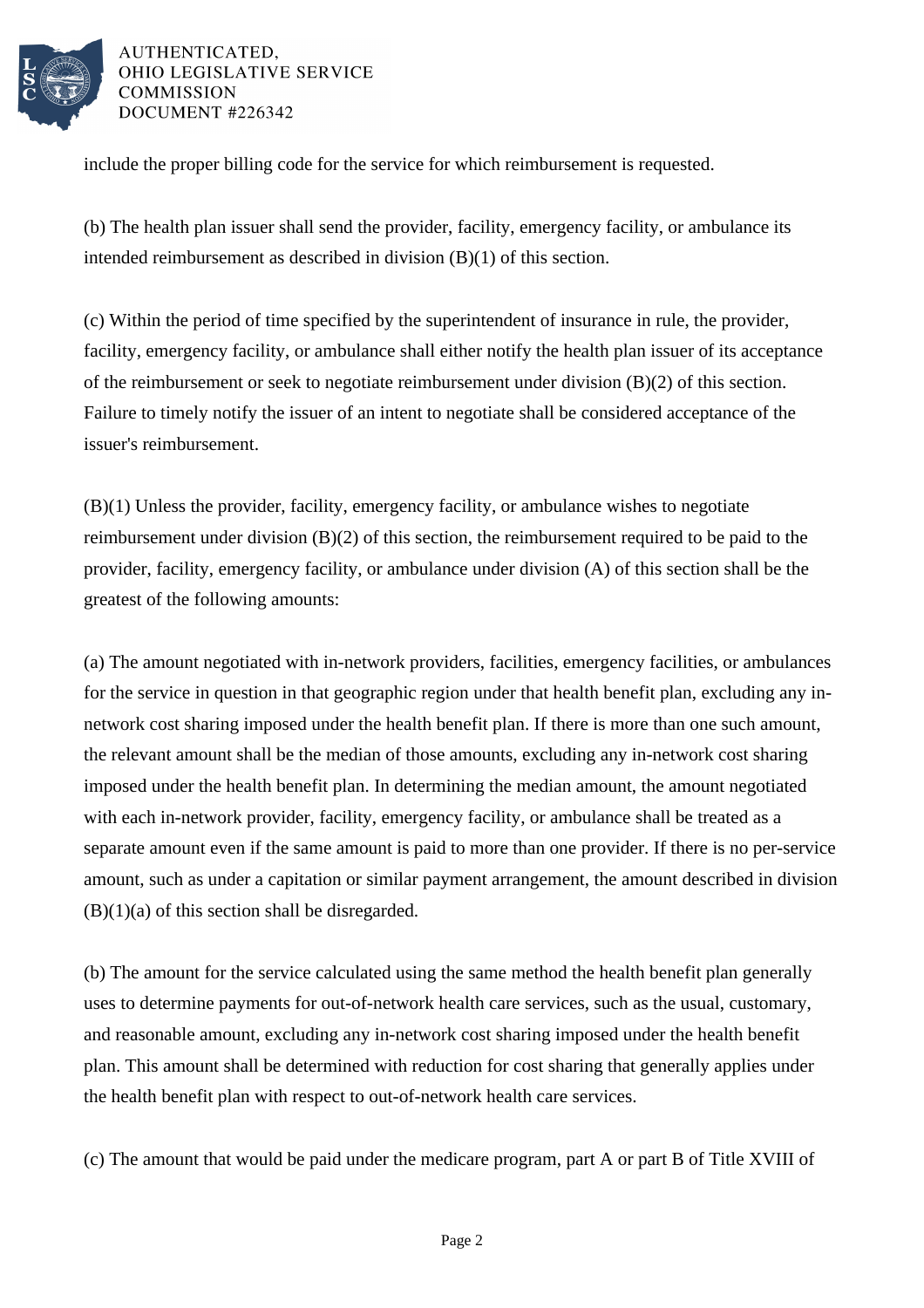

## AUTHENTICATED, OHIO LEGISLATIVE SERVICE **COMMISSION** DOCUMENT #226342

the Social Security Act, 42 U.S.C. 1395, as amended, for the service in question, excluding any innetwork cost sharing imposed under the health benefit plan.

(2) In lieu of accepting reimbursement under division (B)(1) of this section, a provider, facility, emergency facility, or ambulance may notify the health plan issuer that the provider, facility, emergency facility, or ambulance wishes to negotiate reimbursement. Upon receipt of such notice, the health plan issuer shall attempt a good faith negotiation with the provider, facility, emergency facility, or ambulance.

(C)(1) For unanticipated out-of-network care provided at an in-network facility in this state, a provider shall not bill a covered person for the difference between the health plan issuer's reimbursement and the provider's charge for the services.

(2) For emergency services provided at an out-of-network emergency facility in this state, neither the emergency facility nor an out-of-network provider shall bill a covered person for the difference between the health plan issuer's reimbursement and the emergency facility's or the provider's charge for the services.

(3) For emergency services provided by an out-of-network ambulance in this state, neither the ambulance nor an out-of-network provider shall bill a covered person for the difference between the health plan issuer's reimbursement and the ambulance's or provider's charge for the services.

(4) In the case of clinical laboratory services provided in this state in connection with care described in division (A)(1) of this section, no out-of-network provider or out-of-network facility shall bill a covered person for the difference between the health plan issuer's reimbursement and the provider's or facility's charge for the clinical laboratory services.

(D) A health plan issuer shall not require cost sharing for any service described in division (A) of this section from the covered person at a rate higher than if the services were provided in network.

(E) For health care services, other than those described in division (A) of this section, that are covered under a health benefit plan but are provided to a covered person by an out-of-network provider at an in-network facility, both of the following apply: